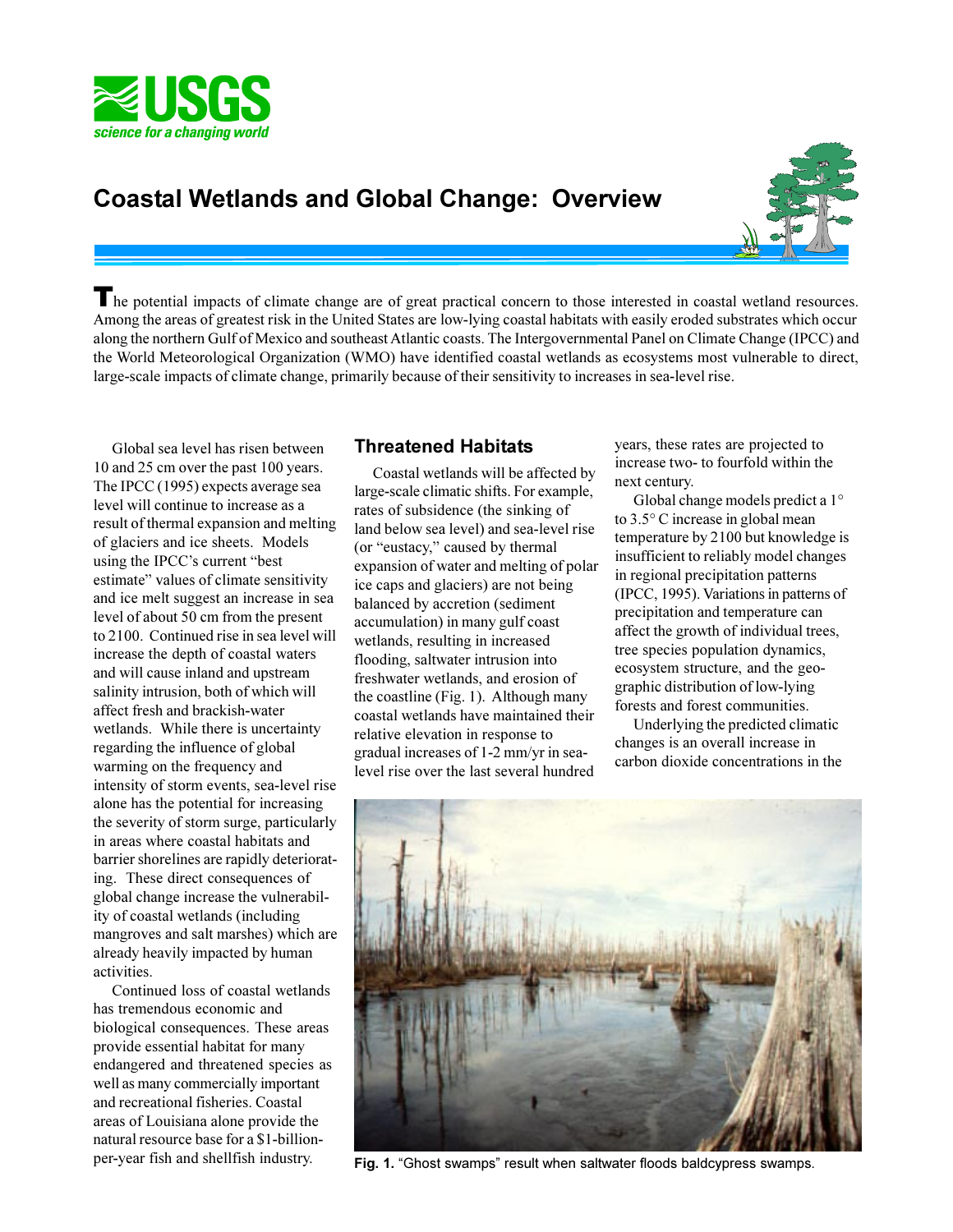atmosphere. Increased atmospheric carbon dioxide concentrations should also result in an increase in dissolved inorganic carbon concentrations in coastal waters. Such a change may affect the submerged aquatic plant communities.

### **Goals**

The coastal wetland global change research program seeks to 1) identify sensitive ecosystems and critical processes, 2) understand the current condition of these ecosystems, 3) develop predictive tools which model the vulnerability of habitats to environmental changes, and 4) develop management recommendations to ameliorate the potential impacts. This work has concentrated on land managed by the Department of the Interior (Fig. 2). Climate change is projected to have significant regional impacts on resource management and use of these public lands. Southeastern coastal wetlands are also high priority areas for state fish and wildlife agencies because of the renewable resource base associated with these habitats.

### **Coastal Marshes**

Over the past few decades, the rate at which coastal wetlands have been lost world-wide has averaged 0.5-1.5% per year. In many coastal wetlands, the level of the marsh surface does keep pace with the current global average

sea-level rise of 1-2 mm/yr. However, areas in south Louisiana with high local rates of soil subsidence are experiencing relative sea-level rise rates up to 10 times the global mean sea-level rise. Localized soil compaction, impacts from human activities, sea-level rise, and other factors have contributed to rates of coastal wetland loss in south Louisiana exceeding 65 km<sup>2</sup> /yr.

U.S. Geological Survey (USGS) scientists and their collaborators have evaluated the potential for the submergence and subsequent loss of a range of wetlands along the coast of the United States. Marsh submergence can only be prevented if sediment accumulation and organic matter production and accumulation by plants result in a vertical buildup of the marsh so surface elevation keeps pace with or exceeds the rate of relative sea-level rise.

Surface elevation changes lagged behind sediment deposition at 7 of the 12 coastal wetlands studied. Four sites with significant soil subsidence and lower surface elevations relative to sea level had high rates of sediment accumulation. This inverse relationship suggests that physical and biological processes occurring in the top few meters of the soil are as or more important than sediment accumulation in determining soil surface elevation (Fig. 3). It is likely that estimates of marsh loss based only on tide gauge



**Fig. 2.** Study sites for the coastal marsh research. local conditions.



**Fig. 3.** Methods used to measure marsh elevation change and shallow subsidence.

records and rates of sediment accumulation underestimate the actual rates of coastal wetland submergence.

As sea level rises, coastal marshes can also persist by extending inland and occupying formerly upland sites. As lower elevation sites become submerged, marsh build-up and expansion may occur up the slope of the landward marsh boundary. This horizontal migration can be impeded if the slope of the surface is too steep or if barriers to new marsh formation exist, such as sea walls, roads, or buildings.

Duke University and USGS scientists recently modeled the movement of the marsh edge in North Carolina's Pamlico Sound. Field data indicate that movement of the marsh edge occurs in a series of discrete events. These events are separated by longer periods of relatively little marsh movement. Inland movement of the marsh is associated with disturbance of the upland vegetation from major storms or fire. The general model implies that upslope marsh movement is controlled not only by sea-level rise but also by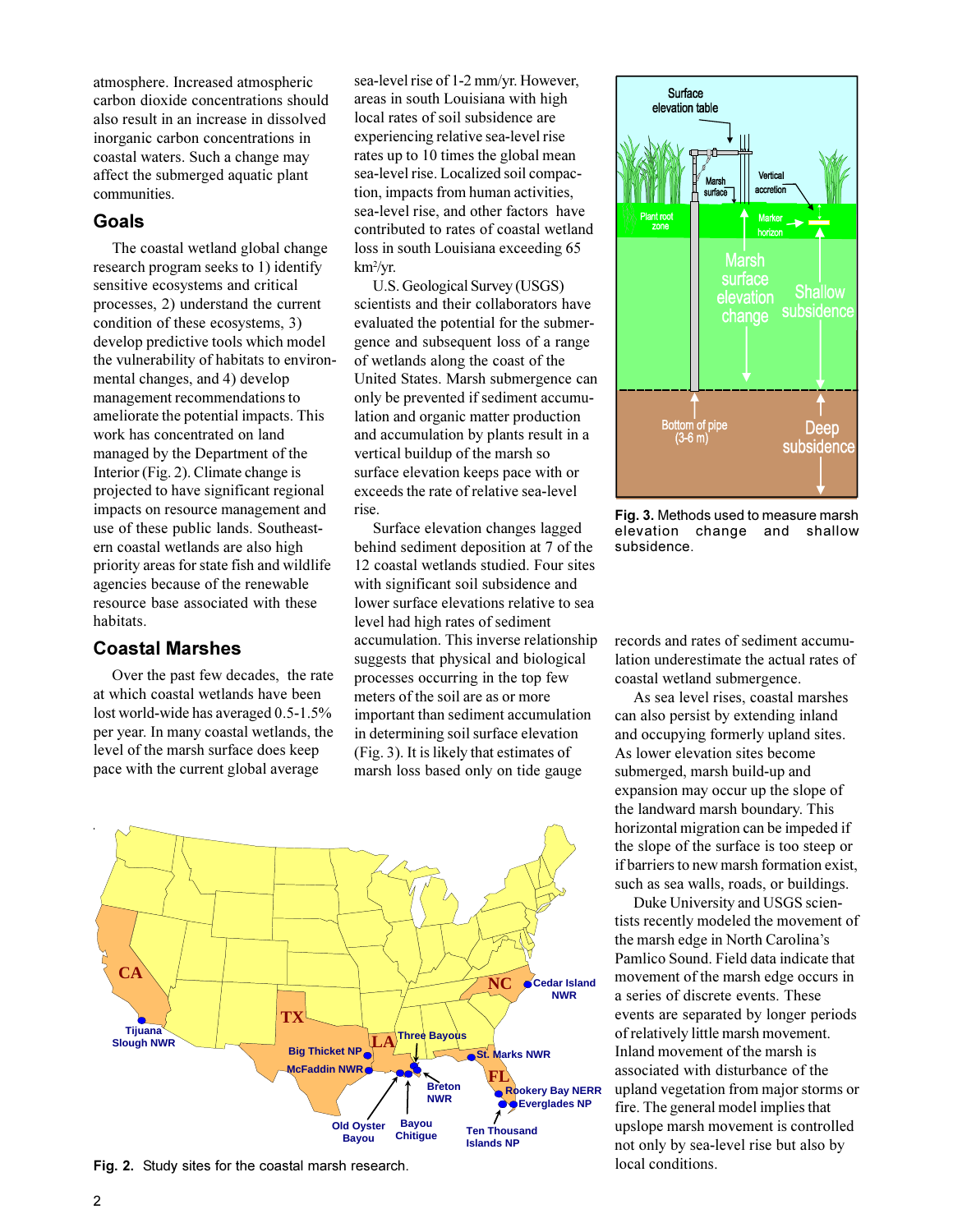### **Submerged Aquatic Plants**

Communities of submerged aquatic vegetation found in marine, estuarine, and coastal freshwater environments provide critical habitat for fish, shrimp, wintering waterfowl, and endangered species such as sea turtles and manatees, as well as improve water quality and provide erosion protection. Field and laboratory experiments addressed the response of submerged plant species to elevated dissolved inorganic carbon concentrations in the water column, sea-level rise/salinity intrusion, and physical disturbance by storms.

The photosynthetic activity of three freshwater submerged aquatic plant species-wild-celery, coontail, and hydrilla—as well as a seagrass species, shoalgrass , exposed to higher concentrations of dissolved carbon dioxide were measured in the laboratory. All four species showed an increase in photosynthetic activity in response to higher carbon dioxide concentrations. The results of experiments with shoalgrass are particularly significant because seagrass photosynthesis was not thought to be limited by dissolved inorganic carbon concentrations.

Longer term growth experiments were conducted with wild-celery and shoalgrass grown in laboratory mesocosms aerated with carbon dioxide-enriched air. Both species exhibited changes in biomass allocation and an increased ratio of carbon to nitrogen in certain plant tissues but did not respond with increased growth. Higher ratios of carbon to nitrogen in plant tissue tend to provide poorer quality forage for wintering waterfowl that rely on aquatic plant species for their food supply. Increased epiphytic growth occurred on shoalgrass and resulted in a decline in its dominance because of shading by the epiphytes (plants which depend upon other plants for structural support).

We can associate general groups of submerged aquatic vegetation species with broad salinity zones. But as sea level continues to rise, salt water will move farther inland, subjecting fresh and brackish marsh communities to salinity stress. Experiments in a greenhouse showed that species

known to be strong competitors for light and nutrients dominated at low salinities but did not grow well at higher salinities because of a physiological intolerance to high salinity. Species tolerant of high salinities proved to be weak competitors at low salinities. At moderate to high salinities community structure was determined by the salinity tolerance of the species. Results indicate that salt tolerant species including wild-celery, widgeon grass, and sago pondweed will dominate those areas where saltwater intrusion results in habitat with higher salinities. An increase in the severity of tropical storms associated with climate change can also have acute impacts on seagrass communities.

Turtlegrass was found in protected areas of Chandeleur Sound located off coastal Louisiana which are characterized by nutrient rich sediments of high organic content and low sand content. Manatee grass occurred in patches characterized by sandy sediments. An increase in the deposition of sandy beach and offshore sediments in seagrass beds is expected to cause shifts in community structure by promoting an increase of manatee grass.

#### **Coastal Forested Wetlands**

Forested wetlands at low elevations are already threatened by logging and alterations in hydrology. USGS scientists and their collaborators examined the effects of potential increases in flood duration and salinity level through a series of growth and physiological experiments on 10 major wetland tree and shrub species.

Physiological measures can be good predictors of whole-plant growth responses that may not be evident for years or decades. In greenhouse experiments, baldcypress was relatively tolerant to permanent flooding but relatively intolerant to exposure to saline waters. Oaks, which usually occur on ridges no more than 30-60 cm above the surrounding swamps, were vulnerable to a combination of flooding and salinity stress. Chinese tallowtree, a highly invasive exotic species, was tolerant to the combined salinity and flooding stresses associated with simulated

storm surges. Flooding was more important than small increases in salinity in the growth and survival of most tree species tested, whereas chronic or large increases in salinity were very harmful to all of the species tested regardless of flooding regime.

Large-scale shifts and/or losses in wetland forest communities are likely to occur over the next 50 years due to salinity increases if current trends in sea-level rise continue. However, considerable variation in salt tolerance existed among natural populations of baldcypress. Greenhouse and field experiments demonstrated that this tolerance has a genetic component and is inheritable. These findings imply that new varieties of baldcypress can be developed and used in reforestation efforts where existing populations have been killed by saltwater intrusion.

Long-term monitoring at Big Thicket National Preserve in southeast Texas is helping us understand coastal forest response to climate change. Permanent study plots help quantify the dynamics of forest structure and response to changes in climate. Resulting data suggest that increases in drought associated with changing climate may significantly alter understory seedling populations in bottomland forests and recruitment into the sapling layers, and ultimately influence overstory canopy structure.

Increased disturbance associated with flooding and storms may favor early successional, shade-intolerant species at the expense of shadetolerant species. Perhaps more importantly, increased disruptions to the forest canopy will provide recruitment opportunities for exotic woody species, enhancing their rate of invasion into natural stands. The costs to control exotic species will continue to rise in national parks and other managed natural areas.

Landscape simulation models confirmed that hurricane disturbance also plays a major role in the structural composition of mangrove forests across south Florida and Everglades National Park. Future climate change scenarios using these models suggest that damage associated with strong storms will likely result in future mangrove forests of smaller stature